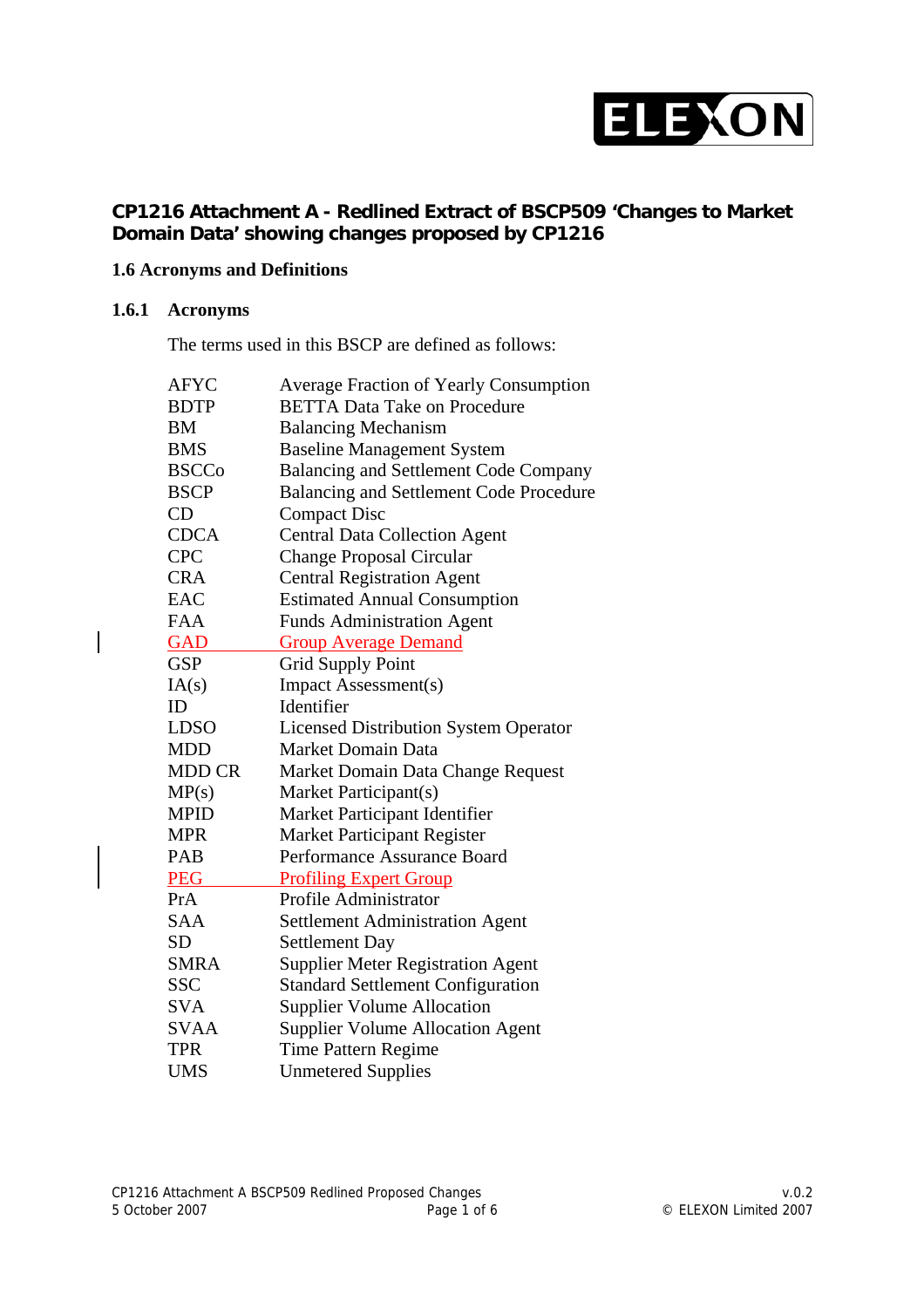## ELEXON

### **1.6.2 Definitions**

*MDD Circular -* general information circulated by BSCCo relating to various MDD processes.

*MDD Publish -* refers to the distribution of all MDD flows by the SVAA to MPs. SVAA updates MDD with all the approved MDD CRs and sends the updated files to all MDD MPs in accordance with BSCP508*.*

*Go Live Date -* the last date after the Publication Date by which the new version of MDD should be implemented.

*Originator* - authorised source for proposing changes to MDD.

*MP -* an organisation who interfaces directly with BSCCo for the purpose of managing changes to MDD.

*Reviewers*  $PEG<sup>1</sup>$  $PEG<sup>1</sup>$  $PEG<sup>1</sup>$  - Appointed by the Panel for the purpose of reviewing the draft technical deliverables submitted by the PrA (Profile Administrator).

*Publication Date* - the date on which all data flows are sent by the SVAA to MPs.

All other terms are as defined in the Code.

 $\overline{a}$ 

<span id="page-1-0"></span><sup>&</sup>lt;sup>1</sup> The PEG consists of Reviewers are volunteer industry experts requested by ELEXON and appointed on an adhoc basis.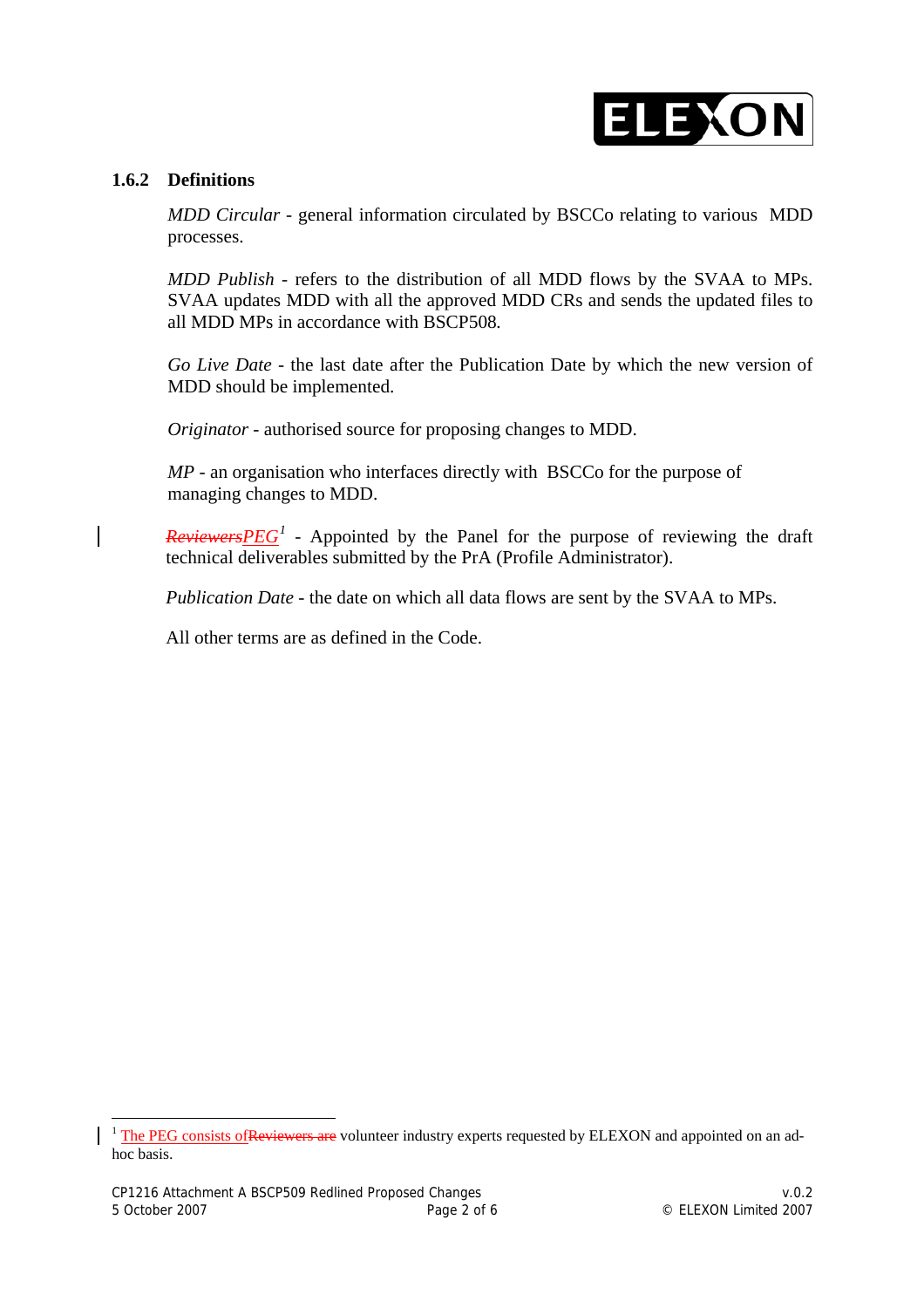

| 3.1 |  | <b>Changes to Market Domain Data Provided by the Profile Administrator</b> |
|-----|--|----------------------------------------------------------------------------|
|     |  |                                                                            |

| <b>REF</b> | <b>WHEN</b>                                                                     | <b>ACTION</b>                                                                                                                                                                           | <b>FROM</b>        | <b>TO</b> | <b>INFORMATION REQUIRED</b>                                     | <b>METHOD</b>            |
|------------|---------------------------------------------------------------------------------|-----------------------------------------------------------------------------------------------------------------------------------------------------------------------------------------|--------------------|-----------|-----------------------------------------------------------------|--------------------------|
| 3.1.1      | As required within<br>the terms of the<br>contract.                             | Send GADs.                                                                                                                                                                              | PrA.               | BSCCo.    | GAD <sub>s</sub> .                                              | Email.                   |
| 3.1.2      | Within 5 WD of<br>3.1.1                                                         | Send GADs.                                                                                                                                                                              | BSCC <sub>o.</sub> | PEG.      | GADs; latest population data for<br>each GSP and Profile Class. | Email.                   |
| 3.1.3      | Within 15 WD<br>3.1.2.                                                          | Consider the GADs, associated information<br>and any additional relevant data in<br>accordance with the PEG Terms of<br>Reference; make recommendations for<br>submission to the Panel. | PEG.               | BSCCo.    | Recommendations on the<br>suitability of Profile Class data.    | Email.                   |
| 3.1.4      | In accordance with<br>the deadlines<br>associated with the<br>meeting in 3.1.5. | Submit PEG recommendations to the Panel<br>for approval.                                                                                                                                | BSCC <sub>o.</sub> | Panel.    | PEG recommendations.                                            | <b>Internal Process.</b> |
| 3.1.5      | <b>At next Panel</b><br>meeting                                                 | Consider the PEG recommendations and<br>notify BSCCo of decisions made.                                                                                                                 | Panel.             | BSCCo.    | Panel decisions on PEG<br>recommendations.                      | By Committee.            |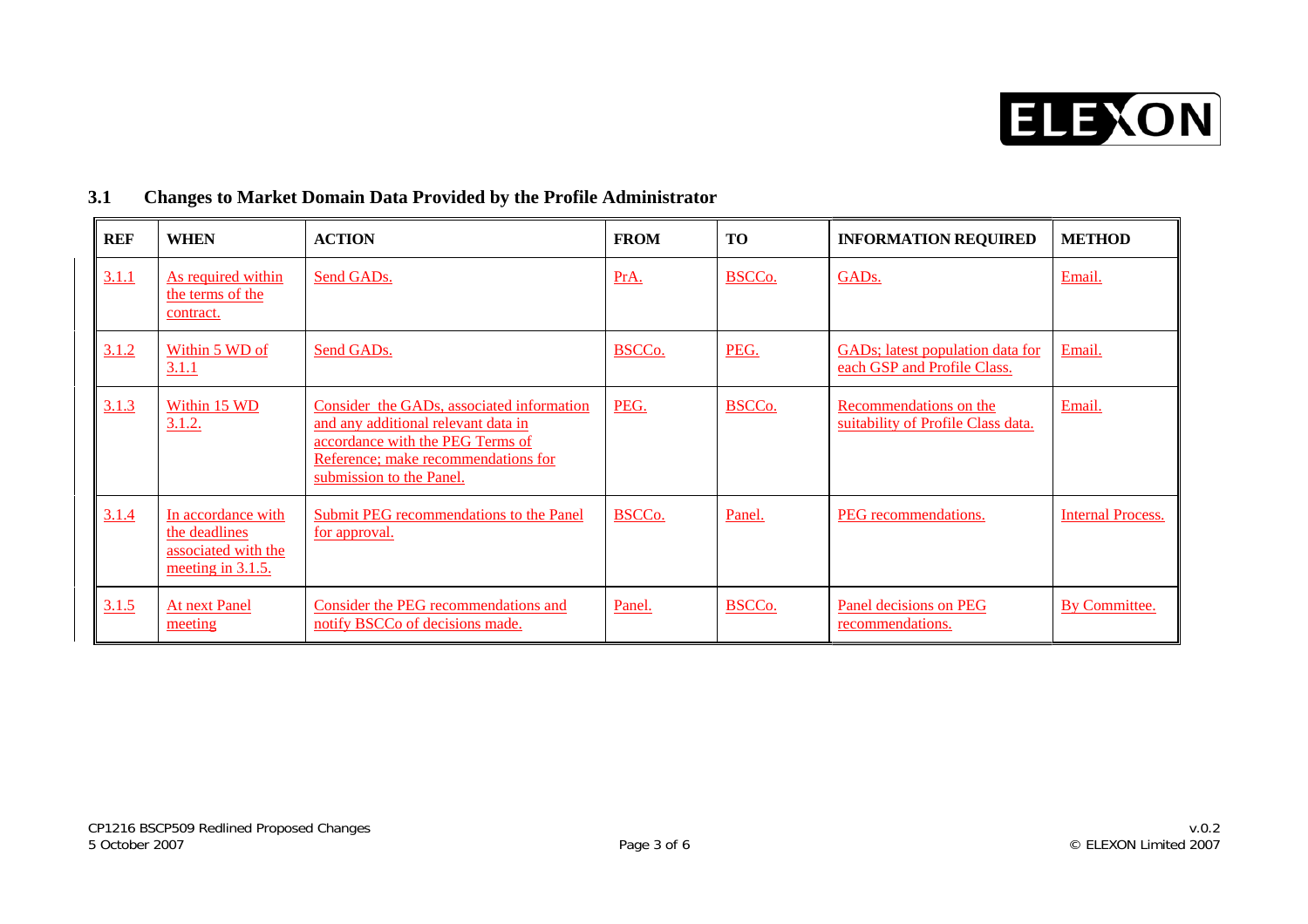

| <b>REF</b>  | <b>WHEN</b>                                         | <b>ACTION</b>                                                                           | <b>FROM</b>         | <b>TO</b>           | <b>INFORMATION REQUIRED</b>                                                                                              | <b>METHOD</b>     |
|-------------|-----------------------------------------------------|-----------------------------------------------------------------------------------------|---------------------|---------------------|--------------------------------------------------------------------------------------------------------------------------|-------------------|
| 3.1.6       | Within 1 WD                                         | <b>Notify relevant parties of Panel decisions</b><br>regarding the PEG recommendations. | <b>BSCCo.</b>       | PEG, PrA.           | Panel decisions, details of any<br>associated actions and<br>timescales.                                                 | Email.            |
| 3.1.74      | As required within<br>the terms of the<br>contract. | Send draft technical deliverables.                                                      | PrA.                | BSCC <sub>o</sub> . | Draft technical deliverables and<br>any supporting information (see<br>Appendix 4.1 for valid MDD<br>entities).          | Email.            |
| 3.1.82      | Within 1 WD of<br>3.1.74                            | Send draft technical deliverables for review.                                           | BSCCo.              | <b>ReviewersPEG</b> | Draft technical deliverables and<br>any supporting information.                                                          | Email.            |
| 3.1.93      | Within 15 WD of<br>3.1.82                           | Provide comments on draft technical<br>deliverables.                                    | <b>ReviewersPEG</b> | BSCC <sub>o</sub> . | Comments.                                                                                                                | Email.            |
| 3.1.10      | Within 3 WD of<br>3.1.93                            | Consolidate comments and return to PrA.                                                 | BSCC <sub>o</sub> . | PrA.                | Consolidated comments.                                                                                                   | Email.            |
| 3.1.11<br>5 | To meet the<br>deadline in $3.1.126$<br>below.      | Complete any actions indicated by the<br>comments received Incorporate comments.        | PrA.                |                     |                                                                                                                          | Internal process. |
| 3.1.12<br>6 | By 10 WD before<br>contract acceptance<br>date.     | Send updated draft technical deliverables.                                              | PrA.                | BSCC <sub>0</sub> . | Updated draft technical<br>deliverables and any supporting<br>information (see Appendix 4.1)<br>for valid MDD entities). | Email.            |

<span id="page-3-0"></span><sup>&</sup>lt;sup>2</sup> Steps 3.1.7<sup>1</sup> - 3.1.1<sup>1</sup>/<sub>2</sub>5 may be repeated on request of the PrA as long as this does not prejudice the timescale in 3.1.126.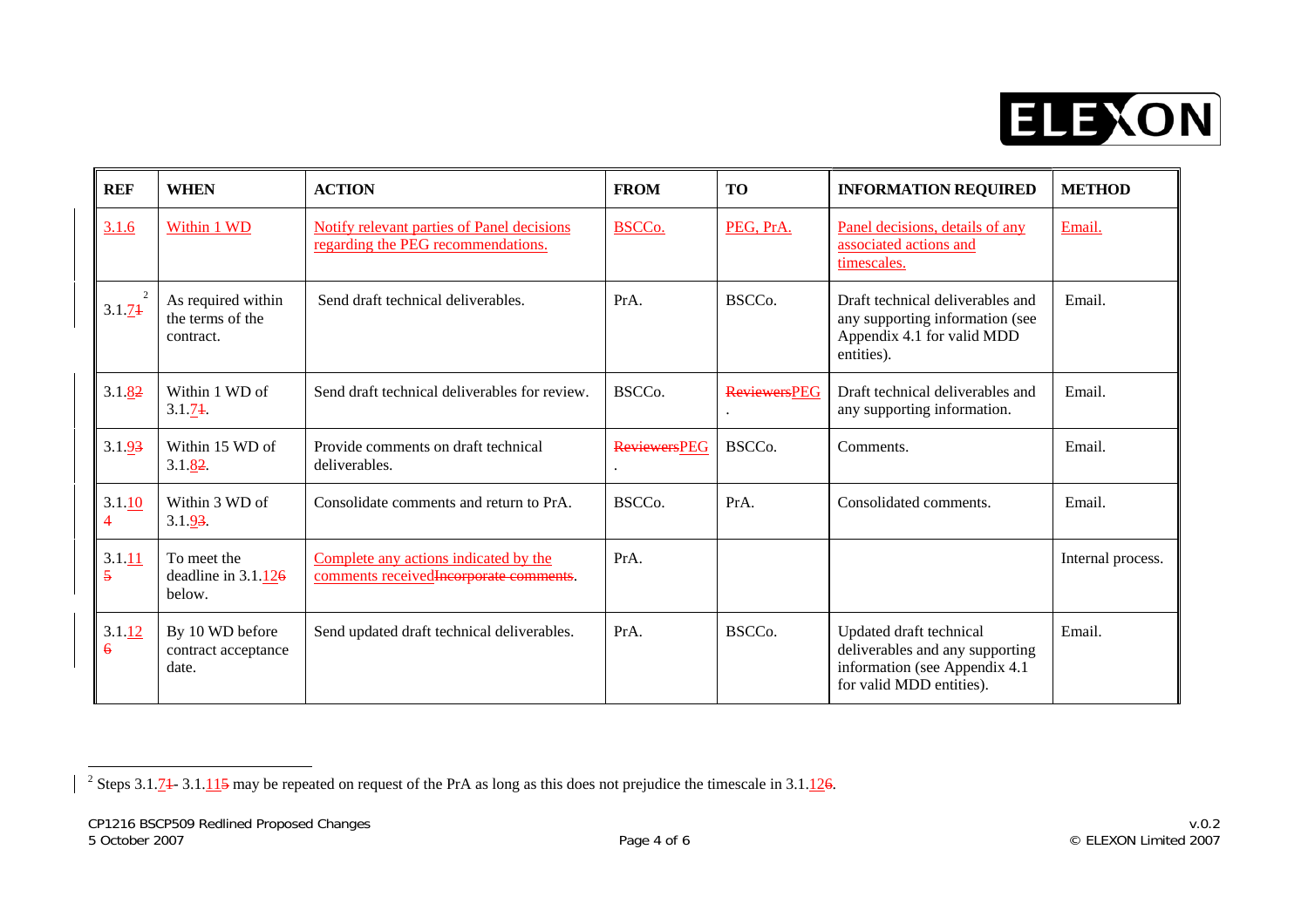

| <b>REF</b>               | <b>WHEN</b>                                              | <b>ACTION</b>                                                                  | <b>FROM</b>         | <b>TO</b> | <b>INFORMATION REQUIRED</b>                                                                                                    | <b>METHOD</b>     |
|--------------------------|----------------------------------------------------------|--------------------------------------------------------------------------------|---------------------|-----------|--------------------------------------------------------------------------------------------------------------------------------|-------------------|
| 3.1.13<br>$\overline{7}$ | Within 1 WD of<br>$3.1 \underline{126}$                  | Raise and log MDD CR.                                                          | BSCCo.              |           | F509/01 Part A in Appendix 4.2<br>Updated draft technical<br>deliverables and any supporting<br>information.                   | Internal process. |
| 3.1.14<br>$\bf{8}$       | On same WD as<br>3.1.137                                 | Send MDD CR and updated draft technical<br>deliverables to MPs for IA.         | BSCC <sub>o</sub> . | MPs.      | F509/01 Part A in Appendix 4.2<br>Updated draft technical<br>deliverables and any supporting<br>information.                   | Email / Fax.      |
| 3.1.15<br>$\overline{9}$ | Within 5 WD of<br>$3.1.148$ and if MPs<br>have comments. | Return IA and comments.                                                        | MP <sub>s</sub> .   | BSCCo.    | Comments and IA.                                                                                                               | Email / Fax.      |
| 3.1.16<br>$\theta$       | Within 1 WD of<br>3.1.159                                | Consolidate IA comments and submit MDD<br>CR to Panel for approval.            | BSCC <sub>o</sub> . | Panel.    | Updated draft technical<br>deliverables with supporting<br>information, including<br>consolidated comments and IA<br>from MPs. | Internal process. |
| 3.1.17<br>$\ddagger$     | At next Panel<br>meeting.                                | Consider MDD CR, IA and consolidated<br>comments and approve or reject MDD CR. | Panel.              |           | MDD CR IA, consolidated<br>comments and proposed draft<br>technical deliverables with<br>supporting information.               | By Committee.     |
| 3.1.18<br>$\overline{2}$ | Within 1 WD of<br>3.1.174                                | Notify Panel decision.                                                         | Panel.              | BSCCo.    | Approval or rejection of MDD<br>CR.<br>Proceed in accordance with<br><b>BSCP508.</b>                                           | Email / Fax.      |